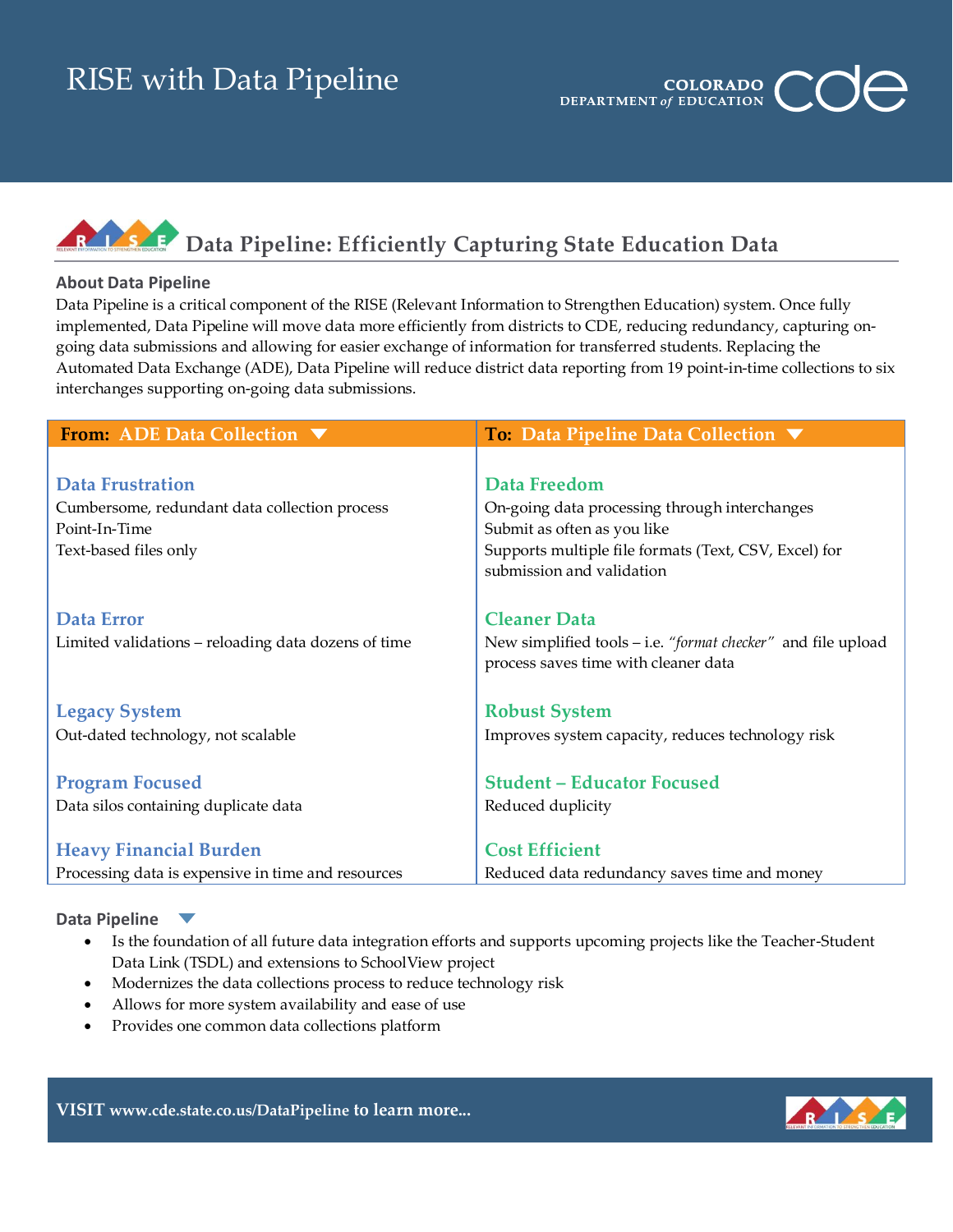## **Data Pipeline is a secure, browser-based data reporting system**

| Validates data                                                                                                                            | Improving<br>Academic                                                                                                                          | <b>Data Pipeline</b>                                                                                                                                                                                                                                                                                                          |                                                                                                                                                               |
|-------------------------------------------------------------------------------------------------------------------------------------------|------------------------------------------------------------------------------------------------------------------------------------------------|-------------------------------------------------------------------------------------------------------------------------------------------------------------------------------------------------------------------------------------------------------------------------------------------------------------------------------|---------------------------------------------------------------------------------------------------------------------------------------------------------------|
| Generates snapshots                                                                                                                       | Jan 21, 2013   08:37:38 AM<br>+ File Upload<br>- Student Profile                                                                               | <b>Welcome</b> Std Leauser [LEA Approver]                                                                                                                                                                                                                                                                                     | FAQ  <br>Help<br>Home<br>Contact<br>Logout                                                                                                                    |
| Approves final data<br>submissions<br>Enhances data security and<br>student privacy via single-<br>sign-on and local access<br>management | Add Record<br><b>Edit Record</b><br><b>Status Dashboard</b><br>Snapshot<br>Home School Data<br><b>File Extract Download</b><br>+ Cognos Report | Student October Snapshot (2012-13) : 0880-DENVER COUNTY 1<br>Student October v<br>$2012 - 13$ $\blacktriangleright$<br><b>School Year*</b><br><b>File Type*</b><br><b>Search</b><br>Fields marked with * are mandatory<br>C October 1st<br><b>Student October PK Snapshot Date:</b><br>November 1st<br><b>Create Snapshot</b> | 0880-DENVER COUNTY 1<br>Organization/LEA*<br>Demographic Information<br><b>Update Snapshot Options:</b><br><b>Add Record Insert</b><br><b>Update Snapshot</b> |
| <b>Data Pipeline URL</b><br>https://cdx.cde.state.co.us/<br>pipeline                                                                      |                                                                                                                                                | For support or suggestions, please email administrator at : admin@cde.state.co.us<br>Copyright @ 2012 Colorado Department of Education. All rights reserved.<br>Title IX. Accessibility. Disclaimer. Privacy                                                                                                                  | <b>Release Information</b><br>Version 11.10.8 dated Oct 07, 2011                                                                                              |

## **Data Pipeline Terminology and Process**

**Interchange** – a data collection process which allows districts to submit data as often as they like

**Snapshot** –a query that pulls data from data already stored within various interchanges and periodic data files. Snapshots are not separate files to be loaded by districts. Once approved by the district, a snapshot can be used for formal reporting purposes

**Year Round data** – data that can be submitted anytime.

**Periodic data** – data that is submitted at one time during the year



- CDE recommends 13 files be submitted on a monthly basis, including the IEP interchange, that are populated through ESSU Statewide Data Management System
- There are 16 files to be submitted if a district participates in the three Student Biographical Data (SBD) collections
- CDE recommends monthly interval submissions to reduce the edit time during collection timeframes
- Districts only need to correct the edits as needed for the snapshots